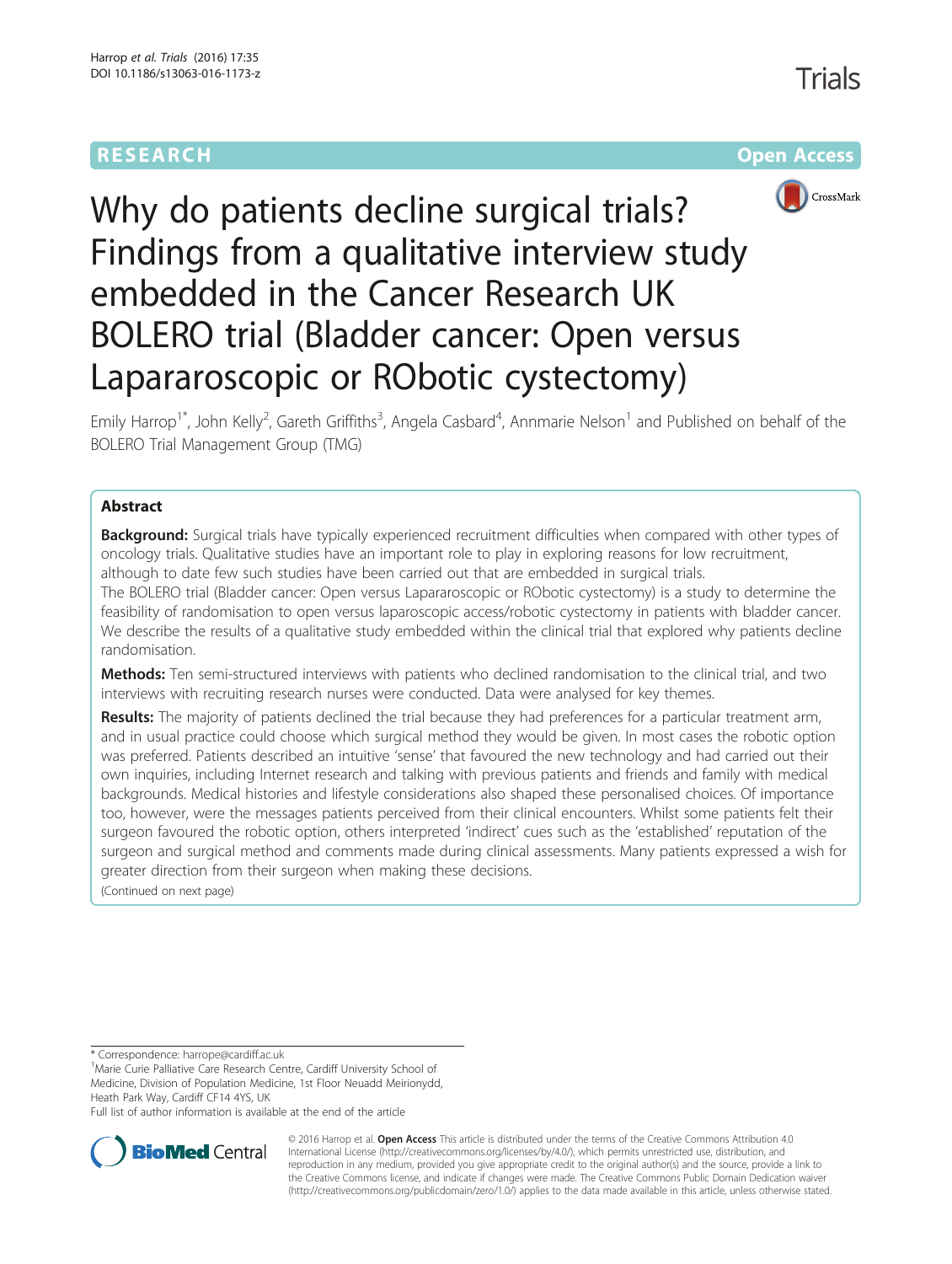#### (Continued from previous page)

**Conclusion:** For trials where the 'new technology' is available to patients, there will likely be difficulties with recruitment. Greater attention could be paid to how messages about treatment options and the trial are conveyed across the whole clinical setting. However, if it is too difficult to challenge such messages, then questions should be asked about whether genuine and convincing equipoise can be presented and perceived in such trials. This calls for consideration of whether alternative methods of generating evidence could be used when evaluating surgical techniques which are established and routinely available.

Trial registration: Trial registration number: [ISRCTN38528926](http://www.controlled-trials.com/ISRCTN38528926) (11 December 2008).

**Keywords:** Qualitative, RCT, Bladder cancer, Surgery, Randomisation

#### Background

Surgical trials have typically experienced recruitment difficulties compared with other types of oncology trials in the UK [\[1\]](#page-9-0). There are several reasons for this suggested in the medical literature. On the one hand, the culture amongst surgeons is considered to be less research oriented, and surgeons less experienced in conducting trials, compared with other clinical specialties engaged in cancer medicine [\[1](#page-9-0)]. There are also specific challenges with using randomised trials to compare types of surgery, such as the impracticalities of blinding, resistance to randomisation amongst surgical teams, difficulties attaining clinical equipoise, and the enhanced training that is necessary for new treatments [[1\]](#page-9-0). Following this, clinicians may also need to accept that there is uncertainty or equipoise about treatments that are established in usual practice [[2](#page-9-0)]. That said, there are examples of current recruitment 'success stories' in surgical oncology trials [[3](#page-9-0)], and novel attempts to incorporate blinding into such trials [[4](#page-9-0)], suggesting that such challenges are not necessarily insurmountable. Finding ways to improve the evidence base for surgical procedure is imperative [[1](#page-9-0), [3](#page-9-0)], as is the need to do so in ways which minimise 'research waste' [[5](#page-9-0)–[7](#page-9-0)]. Improving the efficiency of trial processes, including recruitment, is one such way of accomplishing this, although to date this remains a 'largely evidence-free zone' [[8\]](#page-9-0).

Qualitative research has an important role to play in investigating and addressing recruitment issues in trials. Studies investigating patient perceptions and experiences of surgical trials have helped illuminate why such trials experience difficulties recruiting [[2, 9](#page-9-0)–[13\]](#page-9-0). In the ProtecT, SPARE and QUEST trials (trials in prostate cancer, bladder cancer and breast reconstruction surgery) patient preferences for particular treatment options undermined recruitment into these trials [[2, 10](#page-9-0)–[13](#page-9-0)]. In the ProtecT and SPARE trials recruiters were found to unwittingly pass on their preferences to patients [[10, 12](#page-9-0)], including the use of 'loaded' terminology [[2](#page-9-0), [11\]](#page-9-0). In the CLasP trial (which compared treatments for men with symptoms of benign

prostatic disease) it was also observed that clinicians played a role in eliciting preferences and deciding who could participate [\[9](#page-9-0)].

Participants in these trials also experienced difficulties with the concept of randomisation. Whilst participants understood the principles of randomised design (i.e, chance, comparison and equipoise) [\[10\]](#page-9-0), they struggled to accept randomisation because they could not accept 'equipoise'; that the clinician was genuinely uncertain and the treatments similarly effective [[2](#page-9-0), [10, 11](#page-9-0)]. Participants in one trial also had expectations that their clinical appointments would be used to make individualised treatment decisions [[9\]](#page-9-0). Such examples, therefore, suggest that it is not necessarily patient (mis)understandings of trial/medical information that is critical to patient decision-making, as is often assumed [[11\]](#page-9-0), but the culturally situated expectations that patients have of their 'experts'; an argument which has been well-developed in qualitative research investigating public uptake of science [\[14](#page-9-0)–[16](#page-9-0)]. This and other research also usefully highlights the different types of expertise, knowledge and forms of reasoning that people draw upon and develop when confronted with illness or perceived threats to their health and wellbeing [[17](#page-9-0)–[20](#page-10-0)], including 'experience based expertise' [[17](#page-9-0)] and the culturally framed, personal, subjective and social knowledge, often described as 'lay knowledge' [\[18](#page-10-0), [19](#page-10-0)].

The BOLERO trial (Bladder cancer: Open versus Laparoscopic or RObotic cystectomy) is a feasibility study that was developed on behalf of the National Cancer Research Institute (NCRI) Bladder Clinical Studies Group and funded by Cancer Research UK, coordinated by the Wales Cancer Trials Unit and Marie Curie Palliative Care Research Unit. The study aim was to determine the feasibility of randomisation to open versus minimal access (laparoscopic or robotic) cystectomy in patients with invasive bladder cancer, aged 18 or over. The secondary aims were to assess the safety and efficacy of minimal access cystectomy, and the reasons for non-acceptance of randomisation [\[21](#page-10-0)]. Open and minimal access surgery were routinely available to all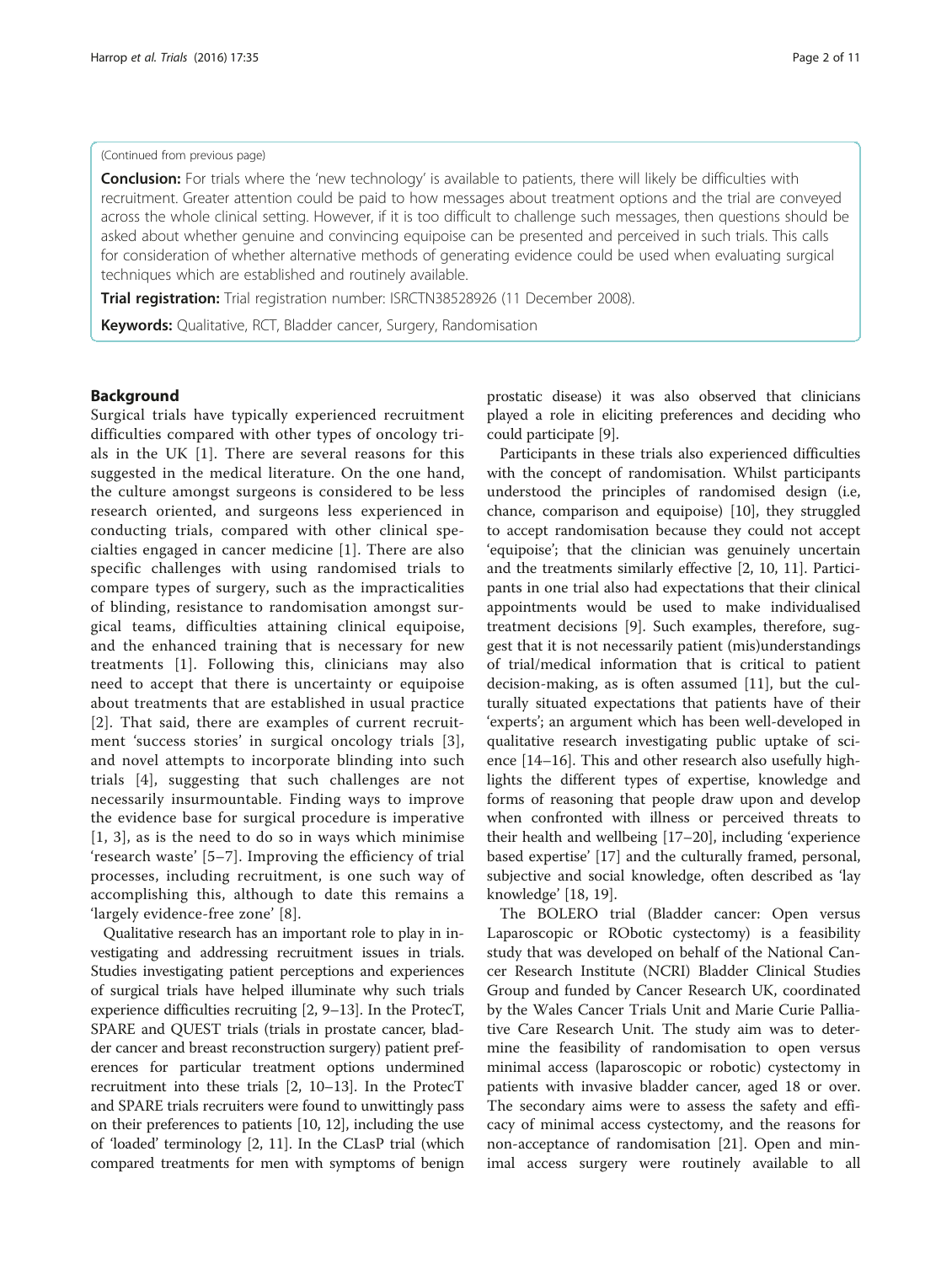patients in our six participating trial sites, regardless of whether or not they entered the study. Some of these centres were also offering robotic surgery to their patients (trial and non-trial); at the other centres laparoscopic was the only minimal access option available.

The trial was designed with a quantitative primary endpoint of feasibility of randomisation, defined as >60 % of patients accepting randomisation, which would be used to determine whether a future randomised phase III trial, requiring many hundreds of patients, was possible to achieve. Within this trial an embedded qualitative study was included to explore factors relating to a decision to decline randomisation and patient experiences of trial recruitment processes. Although not designed to identify and implement changes to the feasibility trial, as in other studies [\[2](#page-9-0), [10](#page-9-0)–[13\]](#page-9-0), it was intended that the findings could be used to make trial specific recommendations for improving recruitment practices and documentation should the trial have progressed to a full trial and more broadly be used to inform the design and conduct of similar trials in the future by contributing to the small amount of evidence in this area. A more detailed description of trial design is available on-line [\[21\]](#page-10-0) and the quantitative outcome, including activity and safety of the treatment arms, will be reported elsewhere. For the background purposes of this paper, however, it is reported that the threshold of >60 % of patients accepting randomisation was not reached, and a full phase III trial would not, therefore, be considered feasible. This paper reports the qualitative outcome which not only enhances understandings of recruitment issues relating to this particular trial, but more widely, adds to the qualitative evidence described above, and identifies implications for the evaluation of similar surgical/technology interventions in the future.

## Methods

The aim of the qualitative study was to explore factors relating to a decision not to consent to randomisation between open surgery and minimal access surgery (robotic or laparoscopic), and participants' experiences of recruitment processes in the BOLERO trial. The embedded qualitative design involved semi-structured interviews with up to 20 patients and an in-depth thematic approach to analysis of the data. This research was informed by a phenomenological perspective and interest in exploring the lived experiences of participants and their decisionmaking in the context of their life experiences, values and beliefs. For the purposes of this paper and our clinical audience, however, our results are presented as group themes which cut across patients' views and experiences, but where relevant also identify the salient life context and stories of individual participants in relation to the theme being discussed.

Ethical approval for the BOLERO trial (including the qualitative study) was granted by South East Wales Research Ethics Committee in May 2010, and the trial was sponsored by Cardiff University. Ten participants were recruited into the qualitative study from three (out of a potential six) sites which were recruiting into the main BOLERO trial. Robotic surgery was not available at one of these three sites. The interviews were conducted between October 2011 and December 2012, and included eight male and two female participants, with an age range of 44 to 74, and a mean age of 63.5 years. Participants (P)2 and P10 were the only patients from the site without robotic surgery; all other participants had the option of receiving robotic surgery.

Informed consent was obtained for all participants. All patients who declined randomisation into the main BO-LERO trial were given information about the qualitative study by their research nurse. Patients who wanted to participate in the qualitative study were consented into the study by their research nurse before being contacted by the qualitative researcher to make interview arrangements. When the minimum number of participants was deemed sufficient for meaningful analysis, and theoretical saturation was reached, recruitment was closed to the qualitative study. Just under a quarter of the patients who were eligible for this qualitative study participated in an interview.

In response to initial slow recruitment to the qualitative study, the study protocol was also amended to include a further study involving semi-structured interviews with the six research nurses recruiting to the BOLERO trial. Research nurses have immediate experience of screening, providing trial information to, and consenting prospective participants. In this trial, the research nurses would talk through the trial information in detail with patients, after the surgeon or another member of the clinical team had introduced and explained the trial to the patient during their clinical consultation. They were typically also the first point of contact for patients once they had made a decision on whether or not to enter the trial. It was thus considered that they would have good experience-based knowledge of why patients declined or accepted randomisation to the trial, as well as views on the process of presenting and explaining the trial information, and any difficulties that this may present. Semi-structured interviews with the research nurses involved in this trial were used to explore their views and experiences with regards to recruitment and to provide insights into any problems and issues specific to this aspect of the trial.

Ten semi-structured interviews were carried out with patients in a location of the participants' choice; patient's homes ( $n = 4$ ); their place of work ( $n = 1$ ) and by telephone  $(n = 5)$ . Interviews were conducted by a female researcher with experience in cancer and healthcare research, but no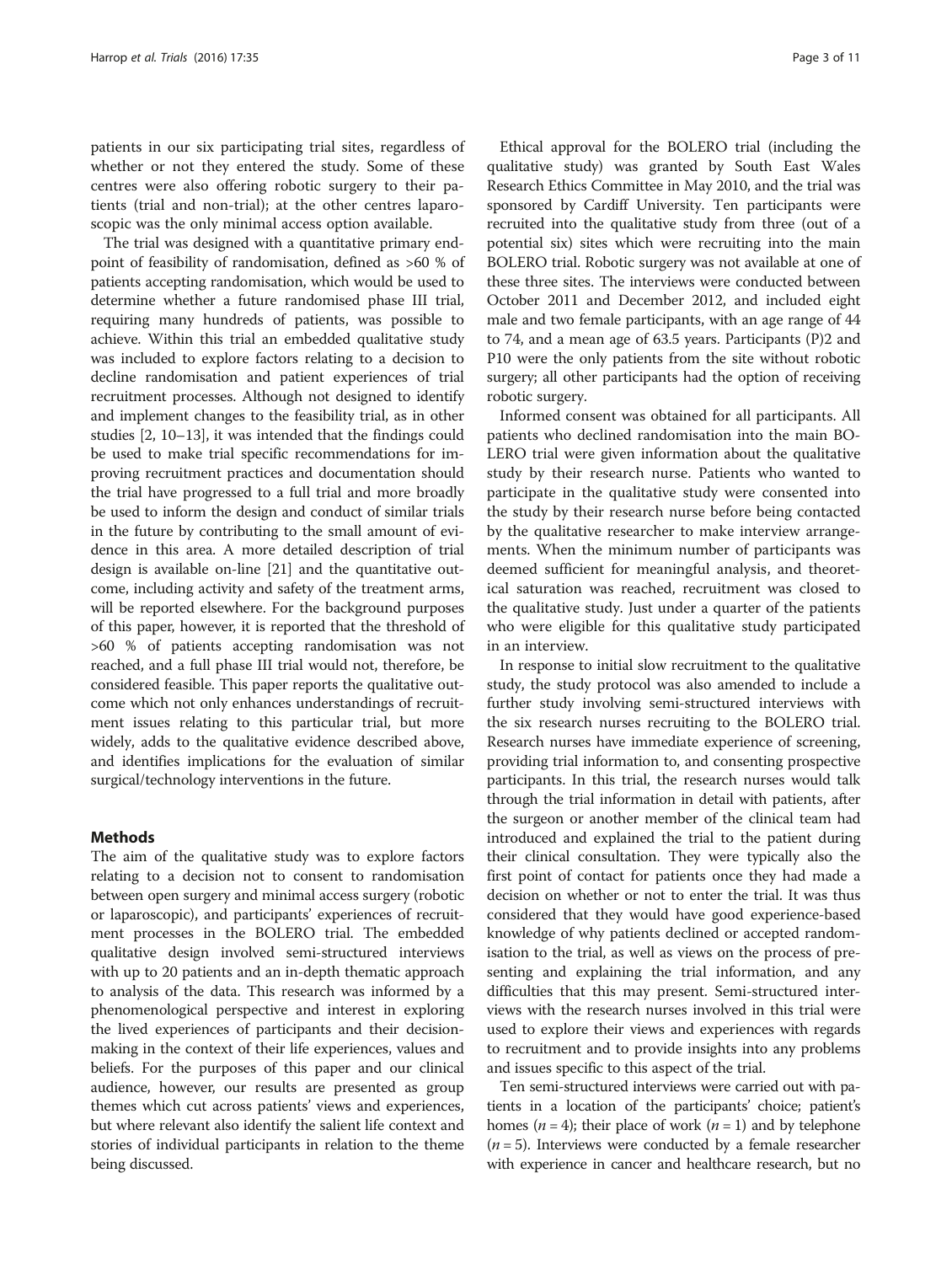clinical background. Interviews lasted between 20 and 45 minutes and explored patients' experiences of trial information and recruitment processes, reasons for declining randomisation into the main trial and attitudes towards medical research (interview topics summarised in Table 1).

Interviews were audio-recorded, transcribed verbatim and uploaded to NVivo 9 software. Data analysis was undertaken by two researchers who shared the analysis of transcripts, following an in-depth thematic approach [[22\]](#page-10-0). Group results were analysed for consistent themes using techniques of coding and comparison. A coding framework for emergent themes was developed by the researcher. This was an iterative process, moving between the data and the analytical concepts to develop codes and concepts grounded in the data. Higher level abstractions of codes were decided and results were verified by the research team by independent review of a selection of transcripts.

Unfortunately, only two of the six research nurses agreed to take part in an interview and one of these interviews failed to record; the data from this interview are from notes taken during the interview and written up by the researcher from memory immediately afterwards. This seriously limits the contribution of these interviews to the study results. However, although this data cannot be interpreted as 'findings' in their own right, they do provide some useful context for the findings of the patient interview study and are reported as such.

# Results

#### Understandings of and attitudes towards trials

In general, these study participants were well-informed and had a good understanding and appreciation of the trial and medical research in general. Participants were satisfied with the study information which they were given and felt comfortable asking questions, although some also described feeling overloaded by the amount of clinical and trial information which they received at this time and needed to consider in their decision-making:

I did fully understand um enough um to be going on with. What I did feel that I was overloaded with information from everything it was another lot of information I had to take on board, if you see what I mean because there were so many other things I had to think about, about what sort of bladder I was going to have, whether it was going to work you know, all this sort of thing going on as well um so this was just yet another thing I had to sort of um you know think about. (P9)

Most participants recognised the value of research for generating evidence to improve treatments for future generations, and several patients had previously participated in other medical research studies. Most participants seemed to correctly understand the purpose of the BOLERO trial as being to compare the different types of surgery, and felt happy with their level of understanding. Participants understood the basic concept of randomisation as having treatment allocation left to chance. Some patients made sense of randomisation as a '50-50 split', while others stressed the role of the computer, and made use of metaphors of 'pot luck' and 'letting the dice decide' to make sense of the process:

When (research nurse) said it was a 50/50 split, you know random split and I might actually, having had all these tests and think how good this procedure was, I might actually be put back into a 50 % of having the more invasive surgery. (P6)

#### Choosing keyhole and robotic surgery

The main reason for patients declining the trial was because they had developed a preference for the type of surgical method they wanted and in usual practice could

| Table 1 Summary of interview topics |  |  |
|-------------------------------------|--|--|
|-------------------------------------|--|--|

| Topics for patient interviews                                                                                                                                                                                                                                                                                                                                                                                                                                                                                                                                                                                                                                                                                                                                                        | Topics for nurse interviews                                                                                                                                                                                                                                                                                                                                                                                                                                                                                                                                                                                                                                                                                                      |
|--------------------------------------------------------------------------------------------------------------------------------------------------------------------------------------------------------------------------------------------------------------------------------------------------------------------------------------------------------------------------------------------------------------------------------------------------------------------------------------------------------------------------------------------------------------------------------------------------------------------------------------------------------------------------------------------------------------------------------------------------------------------------------------|----------------------------------------------------------------------------------------------------------------------------------------------------------------------------------------------------------------------------------------------------------------------------------------------------------------------------------------------------------------------------------------------------------------------------------------------------------------------------------------------------------------------------------------------------------------------------------------------------------------------------------------------------------------------------------------------------------------------------------|
| Trial information and recruitment processes<br>• Experience of being told about the trial<br>• Understandings of trial purpose and principles,<br>e.g. randomisation<br>• Views on participant information sheet<br>• Other sources of information accessed about<br>types of surgery/trial<br>• Prior knowledge of and preferences for surgical methods<br>Decision-making<br>• Reasons for declining randomisation<br>• Choice of surgery and reasons given<br>• Influence of clinical team and others on decision-making<br>• Reflection on choices made and decision-making process<br>Experience of and attitudes towards medical research<br>• Views on randomisaton as process of allocating treatment<br>• Participation in previous and (potential) future research studies | Recruitment practices<br>• Professional background and time on trial<br>• Own and others' duties and responsibilities with regard to the trial<br>• Description and reflection on information giving process for trial/other<br>options available to patients<br>Patient responses<br>• Recall of patient responses to trial information<br>• Views on patients' reasons for declining randomisation<br>• Views on patients' reasons for accepting randomisation<br>• Reflection on differences between patients who accept/decline trial<br>General reflections<br>• Compare and contrast with recruitment experiences of other trials<br>• Key challenges of this trial and suggestions for future trial design<br>and conduct |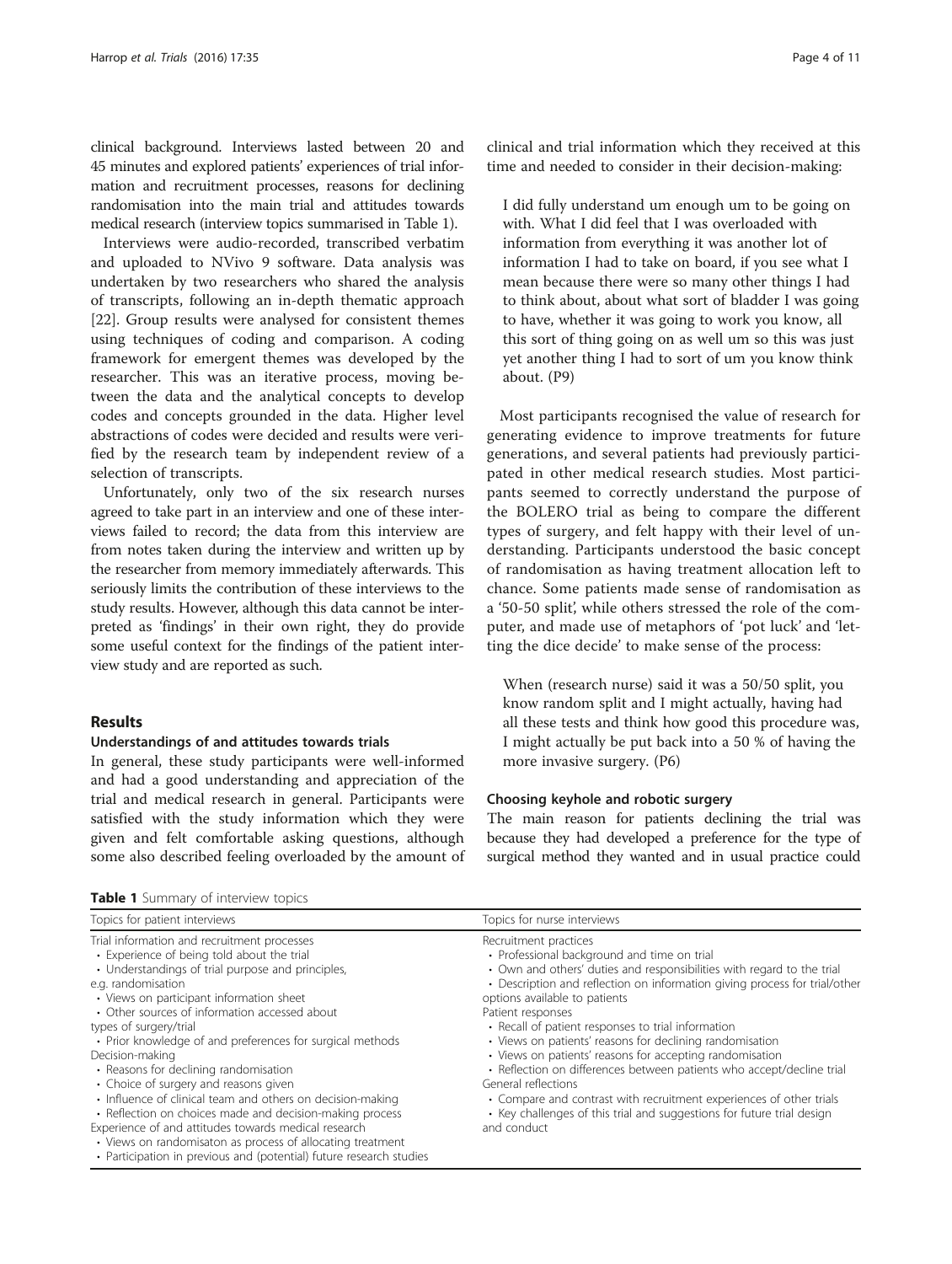choose which method they would receive. With the exception of one patient who opted for open surgery, all other patients chose keyhole and where it was available opted for robotic surgery. However, one of these patients ultimately rejected surgery altogether, choosing to receive bacille Calmette-Guérin (BCG) therapy instead (a vaccine given directly into the bladder). These patients were thus unwilling to relinquish control by accepting randomisation and with it the possibility that they might not receive their preferred option:

If you didn't know about it as you know if, if, if you surgical team were randomising what they did and I would never know then that would have been an irrelevance to me but once I knew there was a choice. I wanted to exercise that choice. (P3)

In line with the perspectives of patients recruited from the same centre, one of the nurses described strong patient preferences for robotic surgery, which they considered to be the key factor undermining trial recruitment. This was attributed to the fact that the centre was already offering robotic surgery to patients, which made it difficult to convey messages of equipoise and uncertainty when discussing the trial:

I think because they're offered the robot initially (.) although they are told you know that normally here it is robotic surgery um that sort of (.) sort of seals the deal if you will … the patients think well the robot's here I might as well have that. (RN2)

Both nurses considered that many patients felt uncomfortable leaving surgery decisions to chance when the alternative was to make an informed choice and could opt for their preferred treatment with guidance from their clinical team:

The main reason is that they know they can have the robot here anyway and some don't like the fact that it's being chosen for them you know that it's basically a computer saying right this is what will happen. (RN2)

Patient preferences for type of surgery were linked to their understandings of the different risks and benefits attached to each method. Most patients saw the benefits of keyhole/robotic to be that it was less invasive, more precise, and requiring smaller cuts. This was understood to mean that there would be less scarring, smaller risk of infection and a shorter recovery period than for open surgery. The only patient who preferred open surgery, by contrast, considered that he would prefer to have one big scar as opposed to multiple small scars:

I wanted the best option and the least invasive option and that seemed to be the smallest cut and the better surgery seemed to be the robot. (P1)

# Intuition and common sense

For several patients, their preference for robotic surgery seemed intuitive; it made sense to them that this procedure would be the better one. This was because they understood it to be 'more delicate and more precise', which should in turn facilitate a quicker recovery. Some also valued the fact that it was a new, technologically advanced procedure and felt that they would be taking part in something pioneering:

This wonderful new robotic arm that's gonna help me heal faster by having this procedure so that I can get on with a normal life … I'll be able to recover faster and be back at work and … won't be a normal life but a more normal life … the procedure would be more compatible with my body and recovery and stuff. (P8)

Conversely, and illustrative of patients' idiosyncratic preferences, the only patient to express a preference for open surgery expressed misgivings about being operated on by a robot:

Uh I just didn't think it was right … I'd rather have a person doing it, and a person saying to me you know this is what we're doing. (P2)

# Patient research and enquiry

Although for some patients their preferences seemed more intuitive, many had also carried out their own inquiries which included research using the Internet, talking with previous patients and consulting with friends and family with medical backgrounds. The research that these patients carried out themselves clearly influenced their preferences for robotic surgery. This first patient described how a perceived lack of direction in his initial consultation led him to carry out his own research, which in turn seemed to preempt the discussions and decision-making which took place in his subsequent appointments. He had entered these consultations with a clear idea of the treatment which he wanted, and as a result could not recall hearing much about the trial at all:

I have uh done my own little research and in response to 'well, uh what do you think?' I said that I was interested in the neo-bladder operation, in particular the robotics … I read about (a patient who had this particular operation) and then I looked into it a little bit more and so the next time, I, I said, I expressed interest in the robotic one, that was there. (P5)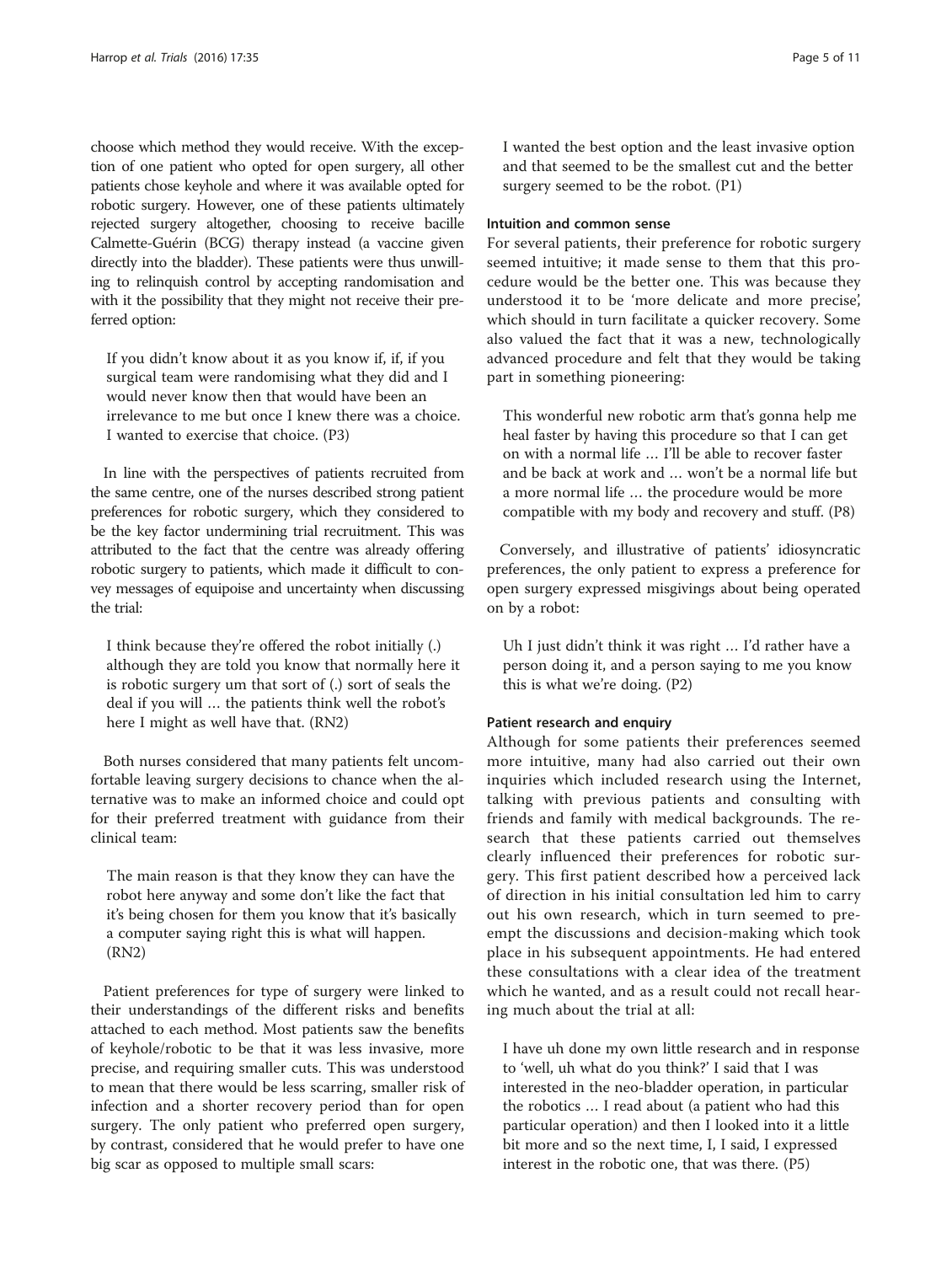Other patients used Internet-based sources to supplement the 'official' information that they were given in the hospital. This information seemed to reinforce rather than instigate their treatment preferences and decision-making. Several patients, sometimes on the recommendations of their surgeons had also watched online videos of the robot, while others had met with former patients who had received the surgery, an experience which they found reassuring. While all patients were clear that their decisions were their own, many described how they received information and advice from family members and friends. One half of patients described input from friends or family members with medical backgrounds or connections, which they used to help them make informed choices:

My sister lives in America and she, her in-laws work in hospitals, micro-biologists, technicians sort of thing. So I got them to um tell me what they thought, they'd all worked in where the robot had been um and came back with you know way to go you know, if you get a choice don't do anything else sort of thing. (P9)

#### Individual circumstances and characteristics

Patients took into account their own medical histories and ways of life when considering the different options available to them as they made personalised treatment choices. Some described illness histories, health events and concerns over their current fitness in relation to their preferences for the least invasive options:

When they said about surgery I thought 'oh cuts' and that and healing. I knew that I had a dog bite years ago and that took weeks to heal (and) I thought 'God, if I'm going to have a cut here and it's going to heal, it's going to be agony for weeks sort of thing so as soon as they said about that I said no, I wasn't interested' (laughs). (P4)

Another patient described how her past experiences of cancer intensified her determination to take up treatment and return to normal family life as rapidly as possible. Similarly, participant one (below) described how his 20-year battle with bladder cancer meant that he felt a heightened need for control and decisive action as opposed to leaving anything to chance by entering the trial:

I think I've had 22 years of bladder cancer, most of its been superficial and I've had, I imagine I've had at least ten periods of different types of chemotherapy … I've had BCG a number of times and it used to disable me, it was so bad, like … and so I felt like I didn't want any more nonsense. I just wanted to get on with it and get the bladder out. (P1)

Some patients also described how their particular lifestyles and life concerns favoured certain treatment options, for example returning to work to meet particular deadlines or keeping up with 'energetic' leisure pursuits following keyhole surgery. This was most extreme for the patient in his mid-40s who, at the point of interview, had decided against surgery altogether (opting instead for BCG), due in large part to the impact that the operation would have on his sex life, which was of particular concern to him given his young age and lifestyle:

My only concern is being a lot younger than the gentleman that had it done (..) vanity as it is I still quite enjoy a sex life. This gentleman was like in his 60s … well if I don't have to have surgery why do it even if there's the slimmest of chances, it's got to be worth a go. (P8)

#### Clinical influences

Participants were influenced by their clinical team. This influence occurred through direct and indirect messages which patients interpreted from their clinical encounters. Only a small number of patients felt that their consultants conveyed equipoise or messages of uncertainty with regards to the different surgery options. These surgeons would not explicitly state which would be the better method with a justification of 'not being sure yet':

I think he was trying to be very much on the fence … he said that I would be accepted for robotic surgery, (.)… I didn't really get (..) a feeling from him one way or the other. (P9)

Others recalled the more general positive messages about keyhole and robotics which they received from their clinicians, which convinced them that this was the route to go down:

Well, he was saying about you know smaller cuts and that sort of thing and that uh, less to heal and quicker, it'll heal quicker and all that sort of thing yes, everything in favour of it as I say … the fact that that particular surgeon said 'well at least it's got a steadier hand than me'; I thought well that's something. (P4)

Many patients also interpreted more indirect or subliminal messages during their clinical encounters. A couple of patients recalled the positive discussions which they had with their anaesthetists during their preoperative assessments, which in delivering good news about their fitness to have keyhole surgery, helped to reinforce impressions of this being the better method: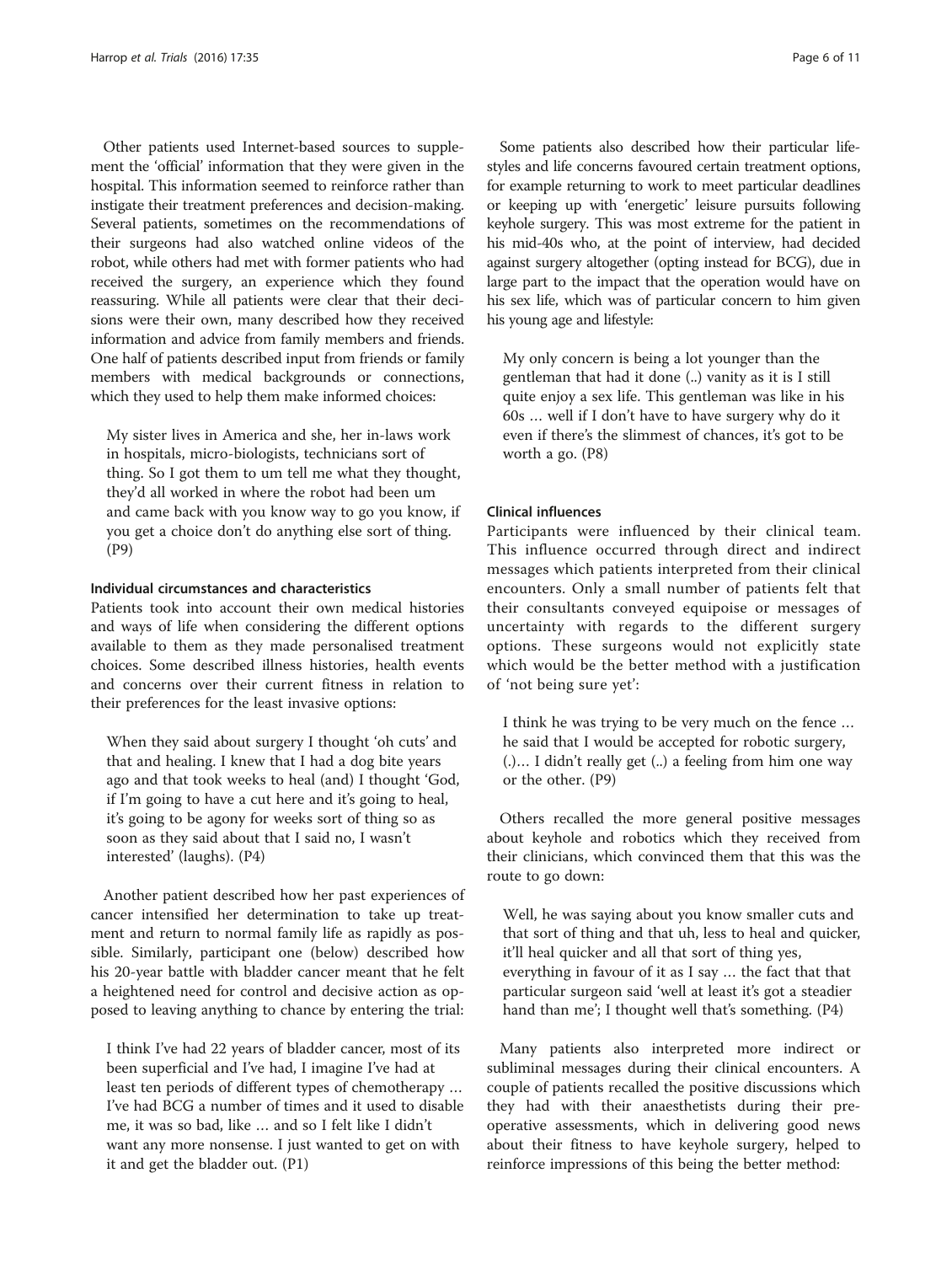When I went to my pre-op assessment with the anaesthetic team, which involved riding a bike mainly and having my heart tested and things, they said to me oh you seem fine, your hearts good, your blood pressure blah de blah is all good um so you should be fine for the procedure and my overall impression was (.) that if you were fit and well and good enough (.) physically to do it, it was the best choice … that everyone seemed to think that it was a really good thing that I was fit and well because I could have this procedure. (P6)

A number of patients were also aware of the strong reputations of their surgeons in delivering pioneering robotic surgery, and from this deduced that the robotic option would also most likely be the surgeon's preferred method:

He's quite well-renowned for robotic stuff so I imagine that he would have gone for robot … I don't know, I mean I would have thought he would because that is what they are doing. They are going for robot surgery and hopefully it's going to be much better. (P1)

Patients not only described confidence in the surgeon when it came to the robotic operation, they had also felt that the method was well established and 'tried and tested':

There seems to be a procedure that they've tried and tested over the last 3 years. Well it says here 600 people have had the procedure just in (location name) … So I don't feel like it's um a guinea pig situation. So um, um so I'm taking it at face value really that that's the one they think I should have. (P6)

Similarly, whilst this next patient described how his surgeon had countered his efforts to obtain 'expert' advice from him by suggesting a lack of definitive evidence, the length of time in which the operation had been practiced was enough to reassure them:

I said to him 'you're the expert, you should be advising me'. But he said 'oh but we're not sure yet' um 'what's the best' and I said 'well how long have you been doing for?' And I think he said '2 years' but I could be wrong. And so I said 'I'll go for the robot' because you know it might be less invasive and easier to get better'. (P1)

Both nurses felt that they presented equipoise as best they could by emphasising that it is not known which method is best. However, they also reflected on how

this could be difficult because many patients had already formed clear ideas about which treatment they wanted:

The main message …with the trial is, because we don't know which one is the better procedure in outcomes after surgery, i.e. um recovery times,(.) infection rates, pain control all those sorts of things. But it's you know the sorts of things we say to the patients, because obviously they tend to latch onto one arm of the trial and think that is the best one. It's quite difficult to sort of get them back on an even keel to think well you know we don't know whether that is or not. (RN2)

It was felt that the consultants were effective at explaining the different treatment options to patients, but also considered that some consultants may pass their own preferences for type of surgery onto their patients:

Some of them do (..) um I think the consultant here likes his robotic surgery but he also likes the trials as well so that's why he (.) you know he explains everything so well to the patients I think so they are fully informed when they do go away with the information sheet. (RN2)

When asked for their views on why some patients accepted randomisation, one of the nurses considered that having an existing relationship with the trial staff seemed to be the key factor due to feelings of trust and familiarity:

I think mainly because some of the patients that we randomise into the trial here were patients that I'd treated before in another trial, so I think sometimes that has a lot to do with it, that they know the people that are in the room … I'd already looked after them for 6/7 months beforehand, given them treatments, been at the clinic appointments and I think they're a little bit (.) more trusting, I don't know if trusting is the right word, but I think because they feel comfortable in the room with the people that are there. (RN2)

The other research nurse considered that the only noticeable difference between consenters and nonconsenters was the emotional wellbeing of the patient, with more distressed patients less likely to enter the trial. Although only based on two perspectives, these insights again indicate the relevance of patients' emotions, the clinic environment and the relationships that patients have with their clinicians for decision-making regarding trials.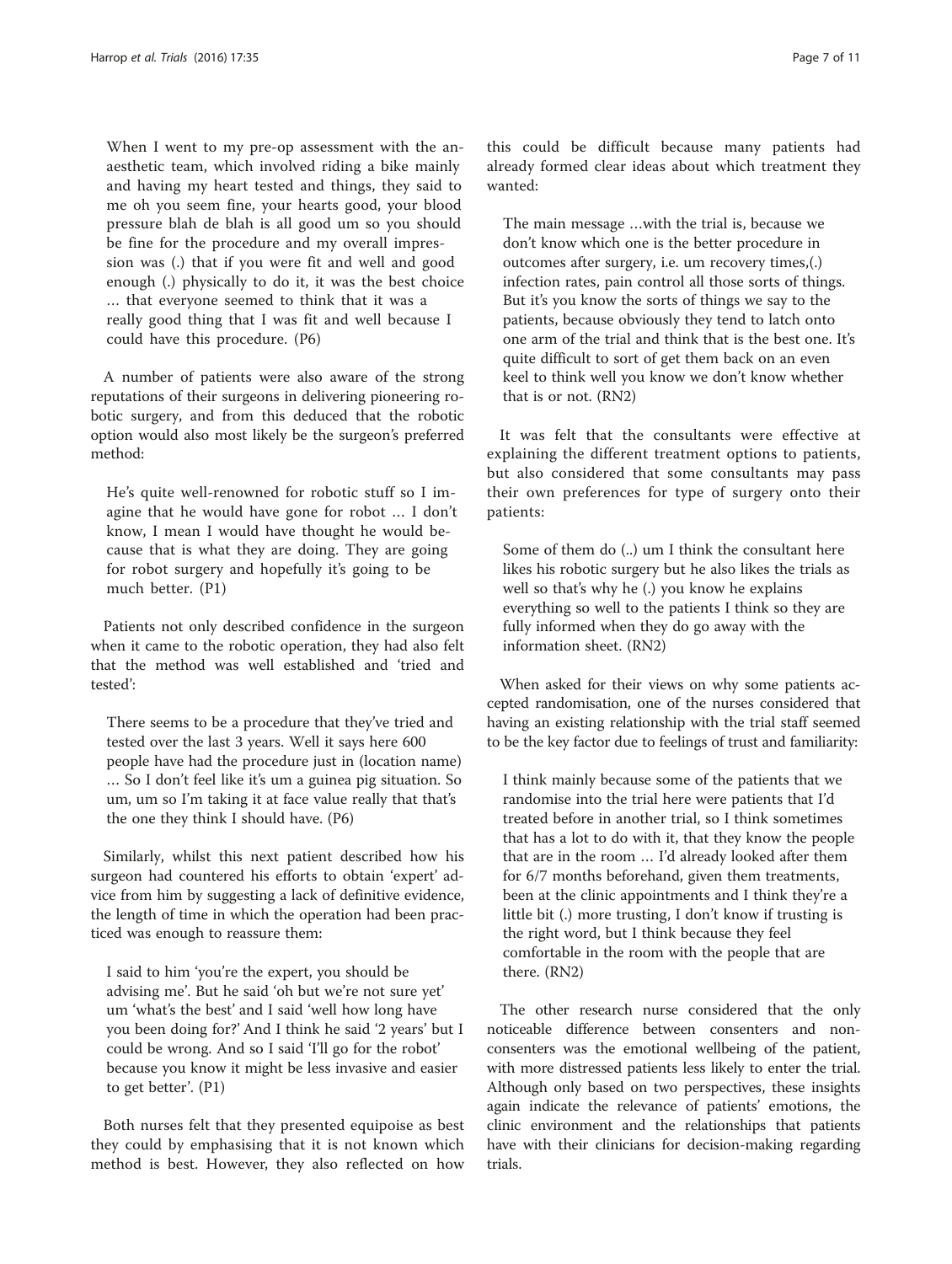## Preferences for greater clinician input or involvement

Many patients would have liked greater direction from their surgeon when making these decisions. Although patients ultimately formed preferences for the type of surgery they would receive, some patients also described how their primary preference was for guidance and direction from their surgeon when making these choices. In other words, it was not that they had a particular preference for a type of surgery at the outset; rather that they wanted the decision to be reached with input from their clinician, and experienced a sense of unease and frustration when this was not accomplished:

I said the only aspect of the trial I wasn't happy with was the randomisation because I felt that the decision should be arrived at as a sort of a clinician decision between the consultant and the patient. (P3)

I mean the fact of the matter is I don't know anything and so asking me that is just uh, just not on … I would like to have a narrative account of what the problem, of how it's going be and what it's, what the alternatives are and I never did get it … So I went and made up my mind on my own uh which now that I'm over it I find that's OK. I'm not regretting it (.) but um it filled me with unease. (P5)

Both of these (older) patients also reflected on how current models of patient-led consultation were 'at odds' with the values, expectations and preferences of their generation for authoritative guidance from their physicians:

Well, I, I come from an age where you do as your doctor tells you whereas someone half my age (.) might arrive at a consultation with a ream of print outs from his PC explaining (what) he wanted done. Um I don't (.) think that's the right way forward anyway. (P3)

#### **Discussion**

This paper contributes to the small amount of evidence from embedded qualitative studies which help to explain recruitment difficulties experienced by surgical trials. It identifies a perceived lack of equipoise between trial arms amongst our 'non-consenter' participants and draws attention to a number of factors which explain patient preferences and choices. As such, this study adds new insight to previous similar findings in this area and identifies important implications for future research aimed at evaluating the effectiveness of surgical/technology innovations, particularly those already available as part of routine practice.

In general, these study participants were well-informed and had a good understanding and appreciation of the trial and medical research more broadly. Most participants seemed to correctly understand the purpose of the trial as being to compare the different types of surgery, and felt happy with their level of understanding. As in previous surgical trials, participants understood the basic concept of randomisation as having treatment allocation left to chance, but could not accept this method of treatment allocation because they could not accept the supposed 'equipoise' in this trial and that their clinician was genuinely uncertain [\[2, 10](#page-9-0), [12](#page-9-0)].

As in previous studies, the main barrier to recruitment into this surgical trial seems to have been the emergence of clear treatment preferences amongst patients [\[2](#page-9-0), [9](#page-9-0)–[13](#page-9-0)]. In this embedded study, most of the patients who declined randomisation did so because they had preferences for the surgical method they would be given, which in most cases was the robotic option. The ability of these patients to choose their preferred treatment option in usual care meant that they were unwilling to relinquish control by accepting randomisation and with it the possibility that they might not receive their preferred option, as similarly demonstrated in a feasibility trial of childhood strabismus surgery [[23](#page-10-0)]. Patient preferences for type of surgery were linked to their understandings of the different risks and benefits attached to each method. Most patients saw the benefits of keyhole/robotic surgery to be that it was less invasive, requiring smaller cuts and producing less scarring, smaller risk of infection and a shorter recovery period than for open surgery.

Patients drew on multiple forms of knowledge and expertise to inform their decision-making. Many had sought additional information from 'accredited' sources of expertise, such as published research studies available on the Internet, and friends and family members with medical backgrounds, whilst a few looked to the narrative accounts and 'experiencebased' expertise of patients who had already undergone surgery [\[17\]](#page-9-0). Patients also drew on their own personal, subjective and culturally framed knowledge [[18](#page-10-0), [19](#page-10-0)]. For several patients their preference for robotic surgery seemed intuitive. It made sense to them (within their cultural frames of reference) that this would be the better option; it was new and technologically advanced whilst also perceived as sufficiently 'tried and tested'. Patients also took into account their own illness histories and lifestyles when weighing up the different options available to them, to make what could be considered personalised treatment choices. These findings highlight the context dependent nature of knowledge and decision-making [[24](#page-10-0), [25\]](#page-10-0), and illustrate well the argument that patients judge treatment outcomes subjectively based on their personal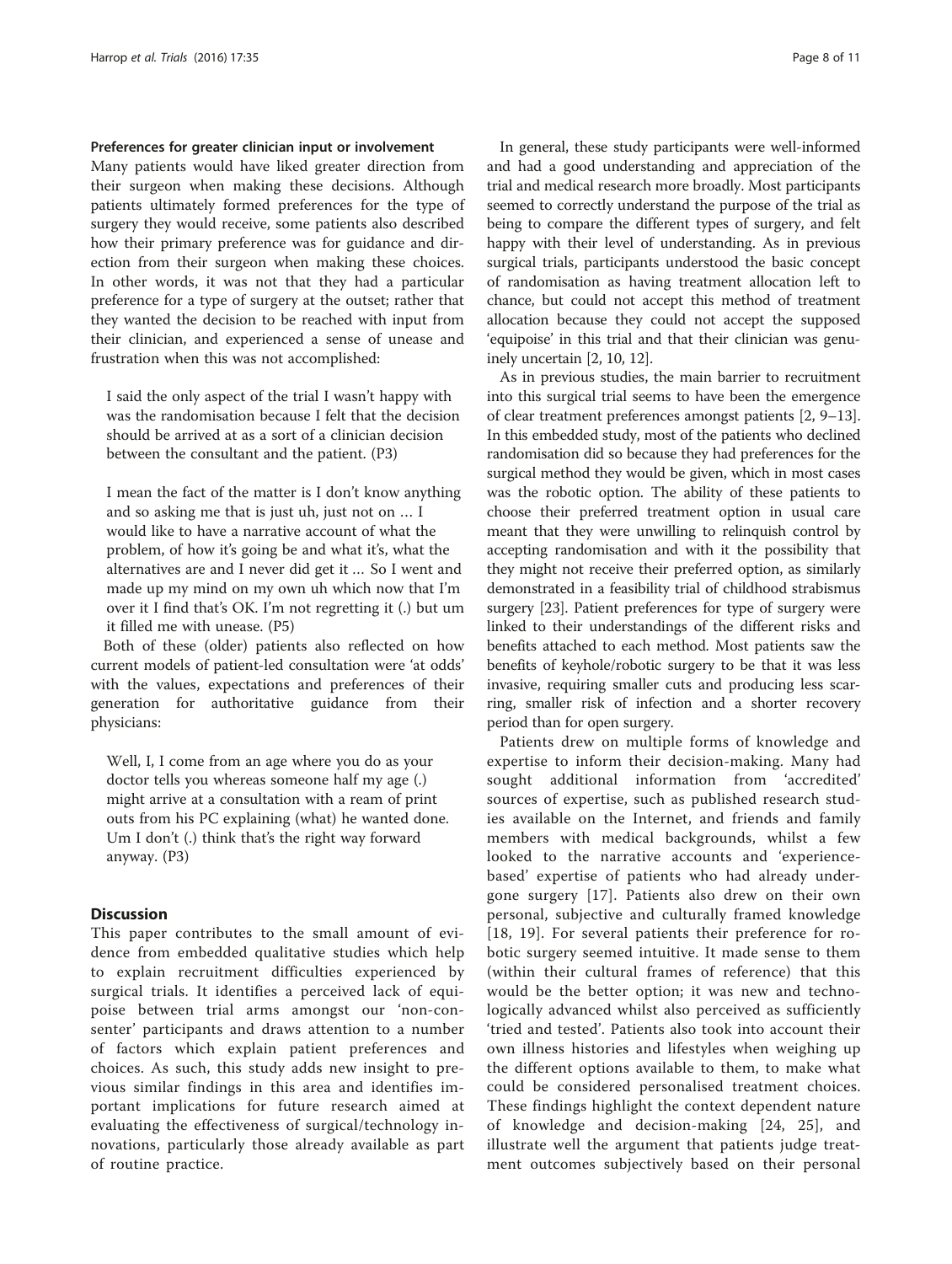circumstances [[25\]](#page-10-0). This causes difficulties for the practice of clinical equipoise in trials in so far as different people will attach different meanings to presented outcomes and may expect that these are taken into consideration when planning treatment pathways.

Participants had also been influenced by their clinical team, from whom they had expected and sought expert guidance and direction. This influence occurred through direct and indirect messages. Only a small number of patients felt that their consultants conveyed equipoise or messages of uncertainty with regards to the different surgery options. As in previous surgical trials many patients felt that their surgeon had openly favoured a particular trial arm [[2, 10](#page-9-0)–[12\]](#page-9-0), in this case the robotic method. Many patients also interpreted indirect or subliminal messages during their clinical encounters. These 'indirect' cues included positive comments made about fitness and suitability for robotic surgery during preoperative assessments; the strong reputations of their surgeons in delivering pioneering robotic surgery (and assumed preferences for this technique), and the fact that the 'new method' had become well- established at these centres. In some ways this contrasts with the findings of an embedded study in another surgical trial, in which participants responded to loaded terminology in favour of the established (as opposed to 'experimental') treatment [[2\]](#page-9-0). What both studies more importantly illustrate, however, is the salience of hidden messages in unwittingly shaping patient preferences, and the openness of patients to such cues as they actively seek out 'expert' influence and confirmation.

Following this, a number of patients were explicit about wanting greater input from their consultants when making their treatment decisions [\[23\]](#page-10-0). This preference aligns with research on decision-making preferences in healthcare, which notes that whilst patients welcome the opportunity to participate in decision-making it appears they do not necessarily want to be responsible for decisions, with a sizeable minority to a half preferring passive roles [\[26](#page-10-0)–[28](#page-10-0)], compared with a much smaller (and generally better educated, younger) minority who prefer purely autonomous roles [\[27](#page-10-0)–[29\]](#page-10-0). In this study, it was the older (but well-educated) patients who expressed greatest frustration at the lack of direction, even reflecting on what could be conceptualised as a 'culture clash' between the values and expectations of their generation and current medical models of patient-led choice and calculated risk assessment [[14](#page-9-0)–[16](#page-9-0)]. These patients struggled to accept randomisation not just because of the preferences which they formed but because they had an underlying expectation that their clinicians would make treatment decisions based on individual clinical assessments [\[9](#page-9-0)], thus further highlighting the need to contextualise knowledge, risk and decision-making [[14](#page-9-0), [16](#page-9-0), [24](#page-10-0)].

#### Limitations and implications for further research

Recruitment to the qualitative study was slow and just ten patient interviews were carried out. Although these patients represented a homogenous group and sufficient data were gained from these interviews to reach saturation and enable meaningful analysis, it should also be noted that a larger proportion of non-consenters to the clinical trial declined to take part in the qualitative interview. It is, therefore, possible that our sample included participants who were more positive towards medical research than the wider population of non-consenters who were eligible for this embedded study. This in turn may have biased our results in other ways given that a key concern of the study was with patient perceptions of, and engagement with research. However, it is unlikely that this bias should detract significantly from our main findings on patient preference and availability of choice as barriers to trial recruitment.

Whilst our interviews with research nurses were informative and provided some useful context it was disappointing that only two out of six nurses agreed to be interviewed, and only one of these interviews was recorded, thus limiting any conclusions that can be drawn from this data. Interviewing patients who decline the trial is only one part of the picture, a more comprehensive investigation of recruitment issues could have included observations of recruitment settings and practices, analysis and patient assessments of study documents and consultations and interviews with a larger sample of clinician recruiters, as well as participants who enter the trial. Ideally, this type of in-depth qualitative investigation of trial processes should take place before, or in the early stages of, the feasibility trial with formal mechanisms for feeding back key findings and designing and implementing practical changes to recruitment materials (e.g. DVDs, communication checklists) and staff training which could help to achieve a more effective presentation of equipoise. Such approaches have been shown to improve recruitment into trials [[10](#page-9-0), [12](#page-9-0)], and are recommended for further studies of this kind. Given the apparent recruitment 'success' of a similar trial being conducted in the US [[3\]](#page-9-0), exploration of intercontinental differences in trial recruitment practices could also be worthwhile.

# Conclusion

Patients like to exercise informed choice over the type of surgery they receive, and they like this choice to be informed by their clinical team. In contrast with many cancer 'drug trials', where trial entry might be the only chance of receiving the 'experimental' treatment, for surgical trials where the 'new technology' is routinely available to patients there will likely be difficulties with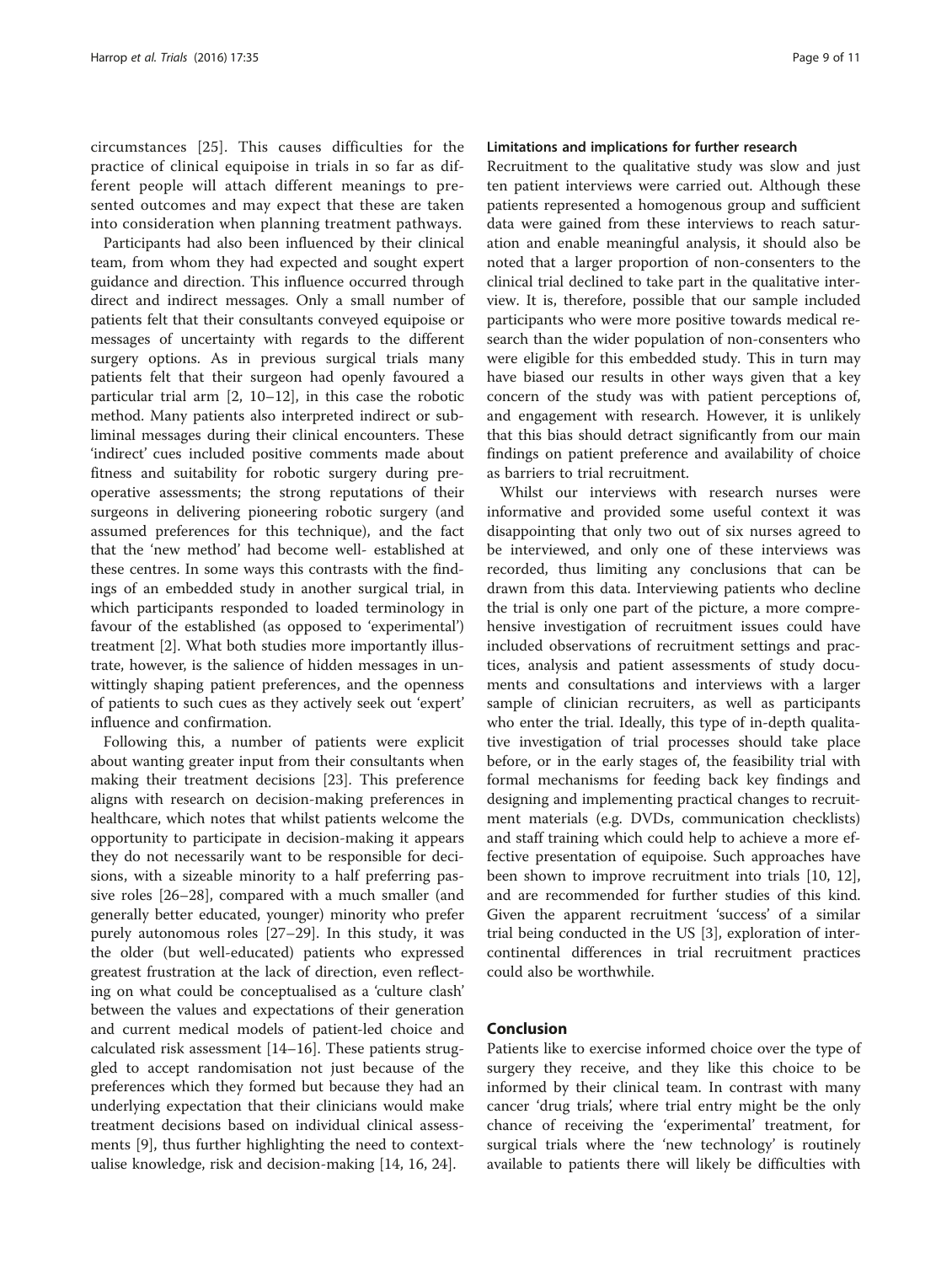<span id="page-9-0"></span>recruitment. Going forward, an alternative option for similar technology trials could be to use centres which do not yet routinely use the technology under investigation, with access to the 'new' procedure restricted to trial patients at these sites, thus incentivising patient entry into the trial.

Greater attention could also be paid to how messages about treatment options and the trial are conveyed, including the more subliminal messages that pervade the whole clinical setting; a strategy which was tried and found to be effective in improving recruitment for another surgical trial [10, 12]. However, if it is too difficult to challenge such messages, for example if the 'experimental' treatment is already entrenched in culture and practice (as seemed to be the case in this trial), then questions should be asked about whether equipoise can be presented and perceived with conviction in such trials. Moreover, accommodating patient wishes for clinician input and personalised consideration of individual circumstances and characteristics, as is expected by patients and practised in other areas of medical care, presents a challenge in clinical trials and can leave patients feeling frustrated and anxious if they perceive that this is not being accomplished in their consultations. Clinical equipoise is a difficult concept for patients to accept and feelings of anxiety and frustration are probably more likely to occur where there is not genuine conviction and belief in clinical uncertainty amongst recruiting clinicians.

These issues challenge the feasibility of similar trials in the future [11], and have implications for current agendas on minimising 'trial waste'; absent in which have been questions concerning the appropriateness of using randomised control trial (RCT) designs when evaluating certain types of interventions [5–8]. These findings call for consideration of whether alternative trial designs or methods of generating evidence could be used when evaluating surgical techniques which have already become established and routinely available, and where there are likely to be clear patient and physician preferences [1, 11, 13, [30](#page-10-0)].

#### Abbreviations

BCG: bacille Calmette-Guérin; CRUK: Cancer Research UK; NCRI: National Cancer Research Institute; P: participant; RCT: randomised control trial; RN: research nurse; TMG: Trial Management Group.

#### Competing interests

The authors declare that they have no competing interests.

#### Authors' contributions

EH carried out the interviews, analysed the data and drafted the paper. JK is chief investigator for the trial and helped to draft the paper. GG and AC are statisticians who were closely involved with the trial and made contributions to the content of the paper. AN designed and oversaw the qualitative study, and contributed to the data analysis and drafting of the paper. All authors read and approved the final manuscript.

#### Acknowledgements

Our thanks go to all of our participants, to the research nurses who helped recruit participants and to the BOLERO TMG, Hayley Prout and Kristen Thomas for their help with the project. This work was funded by Cancer

Research UK (CRUK 08/036) and supported by Marie Curie Cancer Care core/ programme grant funding to the Marie Curie Palliative Care Research Centre (grant reference: MCCC-FCO-11-C). Dr Emily Harrop and Dr Annmarie Nelson's posts are supported by Marie Curie Cancer Care core/programme grant funding, grant (grant reference: MCCC-FCO-11-C).

#### Author details

<sup>1</sup> Marie Curie Palliative Care Research Centre, Cardiff University School of Medicine, Division of Population Medicine, 1st Floor Neuadd Meirionydd, Heath Park Way, Cardiff CF14 4YS, UK. <sup>2</sup>Division of Surgery and Interventional Science, UCL Medical School, University College London, 74 Huntley Street, London WC1E 6AU, UK.<sup>3</sup>Southampton Clinical Trials Unit, Faculty of Medicine, University of Southampton, Southampton SO16 6YD, UK. <sup>4</sup>Wales Cancer Trials Unit, Cardiff University School of Medicine, 6th Floor Neuadd Meirionydd, Heath Park Way, Cardiff CF14 4YS, UK.

#### Received: 9 June 2015 Accepted: 12 January 2016 Published online: 19 January 2016

#### References

- 1. National Cancer Research Institute (NCRI). Challenges and opportunities in surgical cancer research in the UK. London: National Cancer Research Institute; 2012.
- 2. Paramasivan S, Huddart R, Hall E, Lewis R, Birtle A, Donovan J. Key issues in recruitment to randomised controlled trials with very different interventions: a qualitative investigation of recruitment to the SPARE trial (CRUK/07/011). Trials. 2011;15:12–78.
- 3. Smith N, Castle P, Gonzalgo M, Svatek R, Weizer A, Montgomery J, et al. The Razor (randomized open vs robotic cystectomy) trial: study design and update. BJU Int. 2015;115(2):198–205.
- 4. Avery K, Metcalfe C, Berrisford R, Paul Barham C, Donovan J, Elliott J, et al. The feasibility of a randomized controlled trial of esophagectomy for esophageal cancer – the ROMIO (Randomized Oesophagectomy: Minimally Invasive or Open) study: protocol for a randomized controlled trial. Trials. 2014;15:200. doi[:10.1186/1745-6215-15-200](http://dx.doi.org/10.1186/1745-6215-15-200).
- 5. Chalmers I, Glasziou P. Avoidable waste in the production and reporting of research evidence. Lancet. 2009;374:86–9.
- 6. Macleod M, Michie S, Roberts I, Dirnagl U, Chalmers I, Ioannidis J, et al. Biomedical Research: increasing value, reducing waste. Lancet. 2014;383: 101–4.
- 7. The Lancet. [http://www.thelancet.com/series/research.](http://www.thelancet.com/series/research) Accessed 5 April 2015
- 8. Trial Forge. [www.trialforge.org.](http://www.trialforge.org/) Accessed 5 April 2015
- 9. Featherstone K, Donovan J. 'Why don't they just tell me straight, why allocate it?' The struggle to make sense of participating in a randomised controlled trial. Soc Sci Med. 2002;55:709–19.
- 10. Mills N, Donovan J, Smith M, Jacoby A, Neal D, Hamdy F. Perceptions of equipoise are crucial to trial participation: a qualitative study of men in the ProtecT study. Control Clin Trials. 2003;24:272–82.
- 11. Moynihan C, Lewis R, Hall E, Jones E, Birtle A, Huddart R. The Patient Deficit Model Overturned: a qualitative study of patients' perceptions of invitation to participate in a randomized controlled trial comparing selective bladder preservation against surgery in muscle invasive bladder cancer (SPARE, CRUK/07/011). Trials. 2012;13:228.
- 12. Donovan JL, Mills N, Smith M, Brindle L, Jacoby A, Peters TJ, et al. Improving the design and conduct of randomised trials by embedding them in qualitative research: the ProtecT study. BMJ. 2002;325:766–70.
- 13. Winters Z, Emson M, Griffin C, Mills J, Hopwood P, Bidad N, et al. Learning from the QUEST multicentre feasibility randomization trials in breast reconstruction after mastectomy. Br J Surg. 2015;102:45–56.
- 14. Wynne B. Misunderstood misunderstandings: social identities and the public uptake of science. In: Irwin A, Wynne B, editors. Misunderstanding science? The public construction of science and technology. Cambridge: Cambridge University Press; 1996. p. 19–46.
- 15. Lash S. Introduction. In: Lash S et al., editors. Risk, environment and modernity: towards a new ecology. London: Sage; 1996. p. 3–27.
- 16. Irwin A, Michael M. Science, social theory and public knowledge. Maidenhead: Open University Press; 2003.
- 17. Collins H, Evans R. The third wave of science studies: studies of expertise and experience. Soc Stud Sci. 2002;32:235–96.